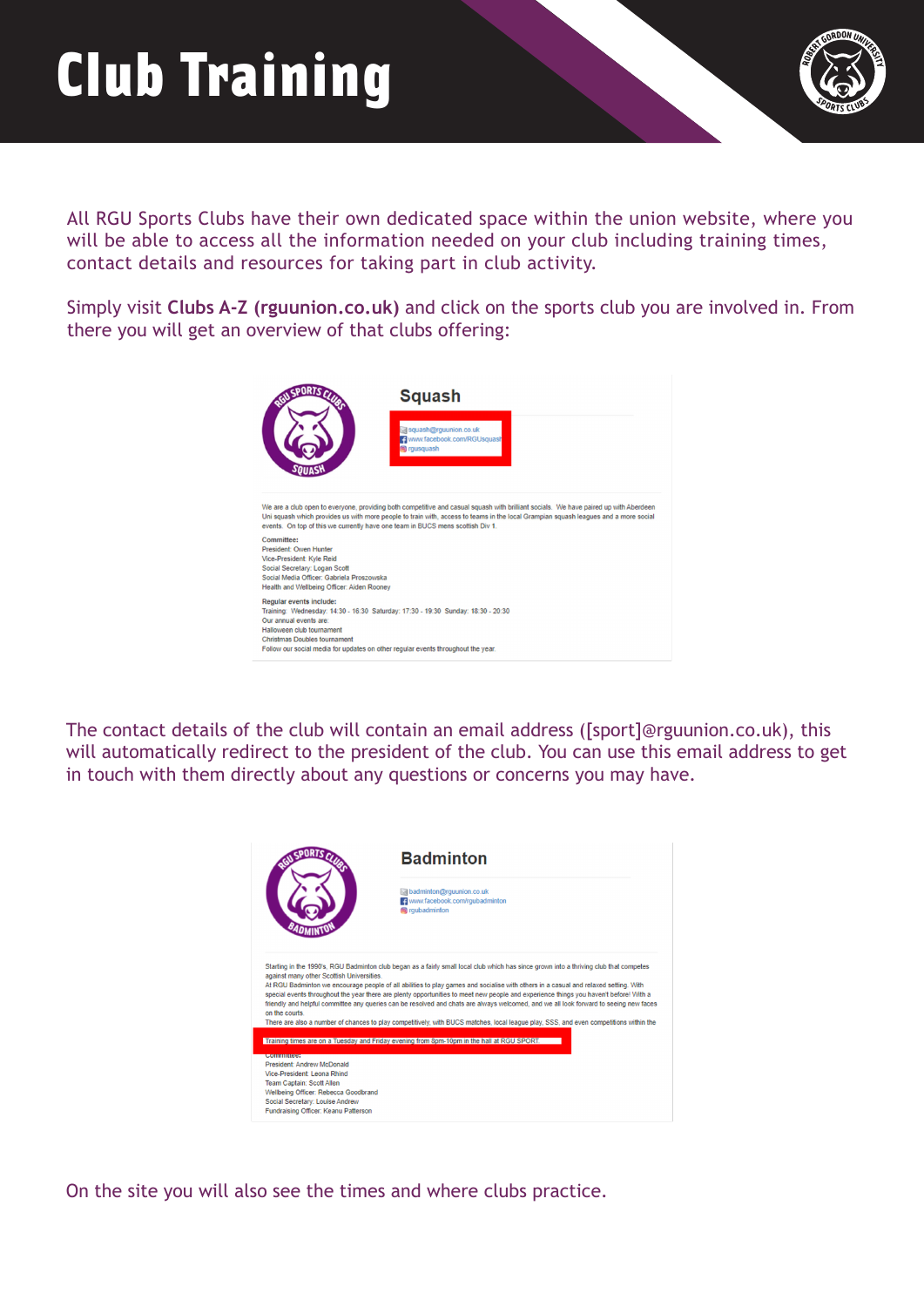| <b>DAY</b>      | <b>TIME</b>      | <b>CLUB</b>            | <b>VENUE</b>                      |
|-----------------|------------------|------------------------|-----------------------------------|
|                 |                  |                        |                                   |
| <b>Monday</b>   | 1200-1300        | Weightlifting          | <b>RGU SPORT</b>                  |
|                 | 1800-2000        | <b>Netball</b>         | <b>RGU SPORT</b>                  |
|                 | 1800-2200        | <b>Basketball</b>      | <b>RGU SPORT</b>                  |
|                 | 1900-2200        | <b>Shelterstone</b>    | <b>RGU SPORT</b>                  |
|                 | 2000-2200        | <b>Volleyball</b>      | <b>RGU SPORT</b>                  |
|                 | 2000-2200        | <b>Swimming and WP</b> | <b>RGU SPORT</b>                  |
|                 | 2030-2200        | <b>Dance</b>           | <b>RGU SPORT</b>                  |
|                 | 1710-1830        | <b>Squash</b>          | <b>ASV</b>                        |
|                 | 1800-1930        | <b>Hockey</b>          | <b>ASV</b>                        |
|                 | 1945-2100        | <b>Athletics</b>       | <b>ASV</b>                        |
|                 | 1900-2200        | <b>Football</b>        | <b>Garthdee Astro</b>             |
|                 | 1930-2200        | <b>Rugby</b>           | Woodside                          |
| <b>Tuesday</b>  | 1730-1900        | <b>Netball</b>         | <b>RGU SPORT</b>                  |
|                 | 2000-2200        | <b>Badminton</b>       | <b>RGU SPORT</b>                  |
|                 | 2000-2200        | <b>Dance</b>           | <b>RGU SPORT</b>                  |
|                 | 2030-2200        | <b>Kickboxing</b>      | <b>RGU SPORT</b>                  |
|                 | 2000-2200        | <b>Tennis</b>          | <b>Cults Tennis Club</b>          |
|                 | 1900-2030        | <b>Shinty</b>          | <b>Garthdee Astro</b>             |
|                 | 2030-2200        | <b>GAA</b>             | <b>Garthdee Astro</b>             |
|                 |                  |                        |                                   |
| Wednesday       | 0700-0900        | <b>Badminton</b>       | <b>RGU SPORT</b>                  |
|                 | 0700-0900        | <b>Cheer</b>           | <b>RGU SPORT</b>                  |
|                 | 0700-0900        | <b>Kickboxing</b>      | <b>RGU SPORT</b>                  |
|                 | 1300-1600        | <b>Shelterstone</b>    | <b>RGU SPORT</b>                  |
|                 | 1400-1600        | Weightlifting          | <b>RGU SPORT</b>                  |
|                 | 1500-1700        | <b>Boxing</b>          | <b>RGU SPORT</b>                  |
|                 | 1300-1730        | <b>Rifle</b>           | <b>Denwood</b>                    |
|                 | 1400-1500        | <b>Curling</b>         | <b>Curl Aberdeen</b>              |
|                 | 1330-1530        | <b>Gymnastics</b>      | <b>Aberdeen Gymnastics Centre</b> |
|                 | 1330-1530        | <b>Cheerleading</b>    | <b>Aberdeen Gymnastics Centre</b> |
|                 | 1500-1600        | <b>Athletics</b>       | <b>ASV</b>                        |
|                 | 1600-1900        | <b>Squash</b>          | <b>ASV</b>                        |
|                 | 1500-1800        | <b>Snowsports</b>      | <b>Garthdee Snowsports</b>        |
|                 | <b>Afternoon</b> | <b>Equestrian</b>      | <b>Aberdeen Riding Centre</b>     |
|                 | <b>Afternoon</b> | Golf                   | <b>Kings Links Aberdeen</b>       |
|                 | <b>Afternoon</b> | <b>MTB</b>             | tbc                               |
|                 | <b>Afternoon</b> | <b>Rowing</b>          | <b>Boat House</b>                 |
| <b>Thursday</b> | 2000-2200        | Swimming and WP        | <b>RGU SPORT</b>                  |
|                 | 2100-2200        | <b>Cricket</b>         | <b>RGU SPORT</b>                  |